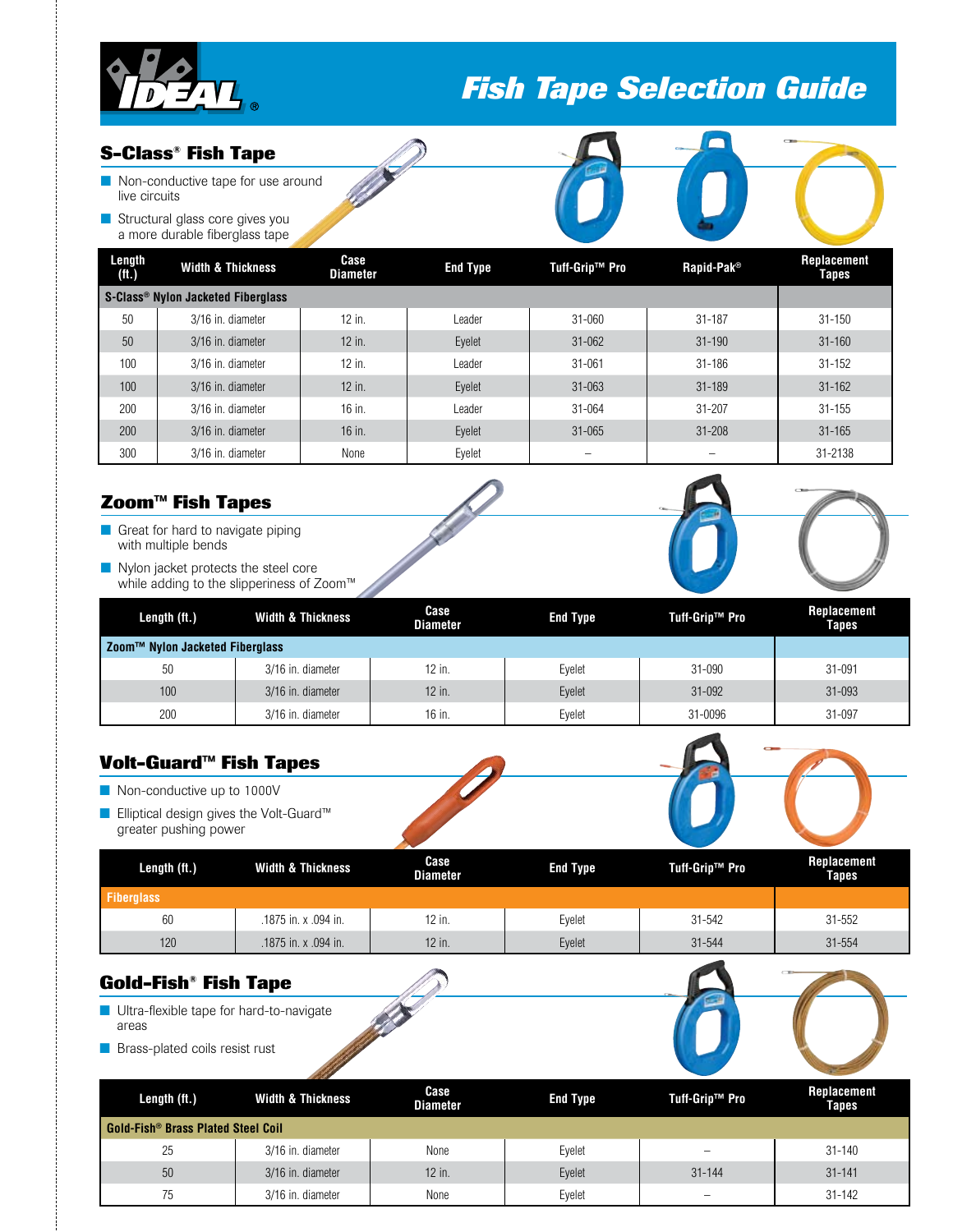

## **S-Class® Fiberglass and Zoom™ Fish Tape Field Application Kits**

- **n** Crimps on new eyelet or leader in minutes
- $\blacksquare$  Dies can be used with Crimpmaster™ Crimp Tool
- Connection guaranteed to withstand 500 lbs.



| <b>Description</b>                                                                                                                                             | Cat. No. |
|----------------------------------------------------------------------------------------------------------------------------------------------------------------|----------|
| Field Application Kit includes: Crimpmaster™ Crimp Tool frame, die<br>set, S-Class® eyelets (2), S-Class® leaders (2), Zoom™ eyelets (2) &<br>instant adhesive | 31-156   |
| Die Set Kit* includes: eyelets (2), leaders (2) & instant adhesive                                                                                             | 31-164   |
| Replacement eyelets (4) for S-Class® Fish Tape                                                                                                                 | 31-158   |
| Replacement eyelets (2) for Zoom™ Fish Tape                                                                                                                    | 31-094   |
| Replacement leaders (4) for S-Class® Fish Tape                                                                                                                 | 31-159   |
| Die Set Only                                                                                                                                                   | 31-166   |

\*For those who already have a Crimpmaster™ Crimp Tool.

## **Fish Tape Replacement Cases**

- **Durable impact**resistant case
- **n** Easy-to-install replacement tapes
- **n** Full-perimeter handle band helps prolong life by keeping more dirt and moisture out
- **n** Large, ergonomically designed handle allows for a comfortable grasp from the top or side, and for use with gloves

*Screws sold separately, case requires four* 

*LA-4218.*

| <b>Description</b>                     | Cat. No. |
|----------------------------------------|----------|
| 12 in. Tuff-Grip™ Pro Replacement Case | K-8985   |
| <b>Replacement Screws</b>              | LA-4218  |

### **Fish Tape Leaders**



- $\blacksquare$  Guides fish tape around bends in conduit
- **n** Handles up to six 10 AWG bare wires
- **n** Pulls up to 500 lbs.

| <b>Description</b>                                  | Cat. No. |
|-----------------------------------------------------|----------|
| Fish Tape Leader for steel or stainless steel tapes | 31-148   |
| Fish Tape Leader for S-Class® Fiberglass Fish Tape  | 31-159   |

## **Fish Tape Swivel Ball**

- $\blacksquare$  Swivels to prevent wires from twisting during pull
- Designed for use on 1/8 in. steel or stainless steel tape
- **n** Eyelet holds up to four 10 AWG bare wires

| <b>Description</b>    | Cat. No. |
|-----------------------|----------|
| Fish Tape Swivel Ball | 31-085   |

**31-146**

### **Multi-Wire Pulling Leaders**

- **n** Pulls multiple wires at one time
- Staggered connection points prevent bunching or hang-ups in tight bends
- $\blacksquare$  500 lb. working strength at main eyelet and up to 150 lbs. with each individual eyelet

| <b>Description</b>                 | Cat. No. |
|------------------------------------|----------|
| Multi-Wire Pulling Leader – 6-loop | 31-146   |
| Multi-Wire Pulling Leader – 4-loop | 31-147   |

#### **WARNING** $\backslash ! \backslash$

Always use approved safety glasses when using this product. Do not use near energized equipment. Electrical shock may occur. Make sure all power is off. Do not use pliers or other tools that may kink, damage, or weaken any round fish tapes such as S-Class®, Nylon or Zoom™. Use only a fish tape puller designed for this purpose. While fish tapes made of fiberglass, nylon or other composite materials are non-conductive, they may have a metal eyelet that is conductive and could be grounded against conduit. Do not use on live electrical circuits.

Do not attempt to use fish tape that is fractured or has multiple ends. Keep the fish tape wound in the reel to prevent damage to the tape. Use this product in a safe work position to prevent loss of balance.

Never remove the screws from case while fish tape is coiled inside the reel. Failure to follow instructions may result in severe bodily harm or damage to property.

**IDEAL INDUSTRIES, INC.** Becker Place, Sycamore, IL 60178, USA / 815-895-5181 • 800-435-0705 in USA

International offices: Australia • Brazil • Canada • China • Germany • Mexico • UK For complete sales office contact information, visit us at: **www.idealindustries.com**

Rev. 4/10 Form No. P-2613 Printed in USA ©2010 IDEAL INDUSTRIES, INC.

**31-147**

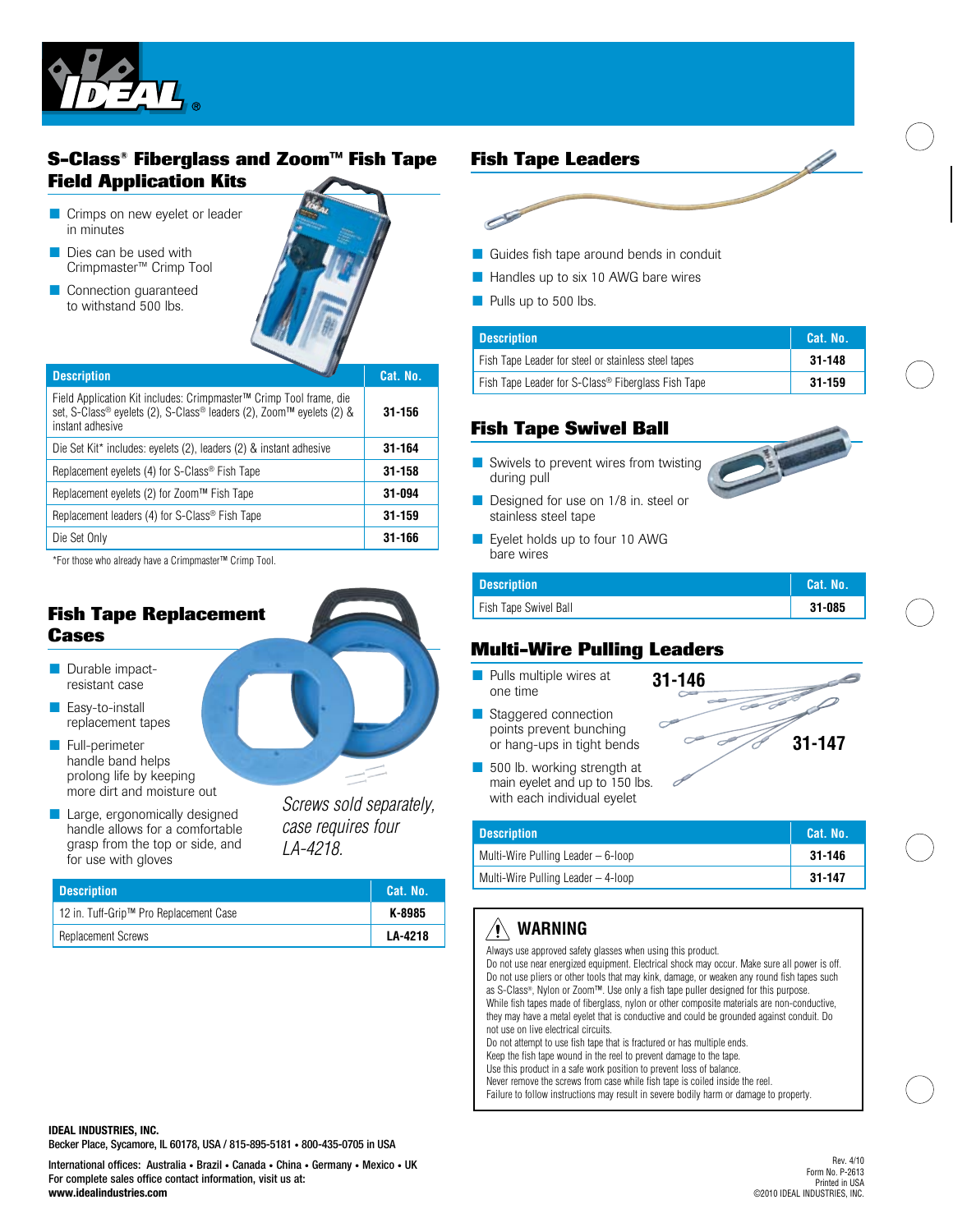

# *Fish Tapes*

 $\bigcap$ 



### n *Industry leading durability*

- $\blacksquare$  *Wide variety of tapes and cases to meet your specific needs*
- *Available in Blued Steel<sup>™</sup>, Stainless Steel, S-Class®, Gold-Fish®, Zoom™ and Volt-Guard™ to meet all industry applications*
- **nSpecific types for pushing** *power, fishing bends and non-conductive needs*

*Length marked! Now laser etched in 12" increments to provide instant conduit length.*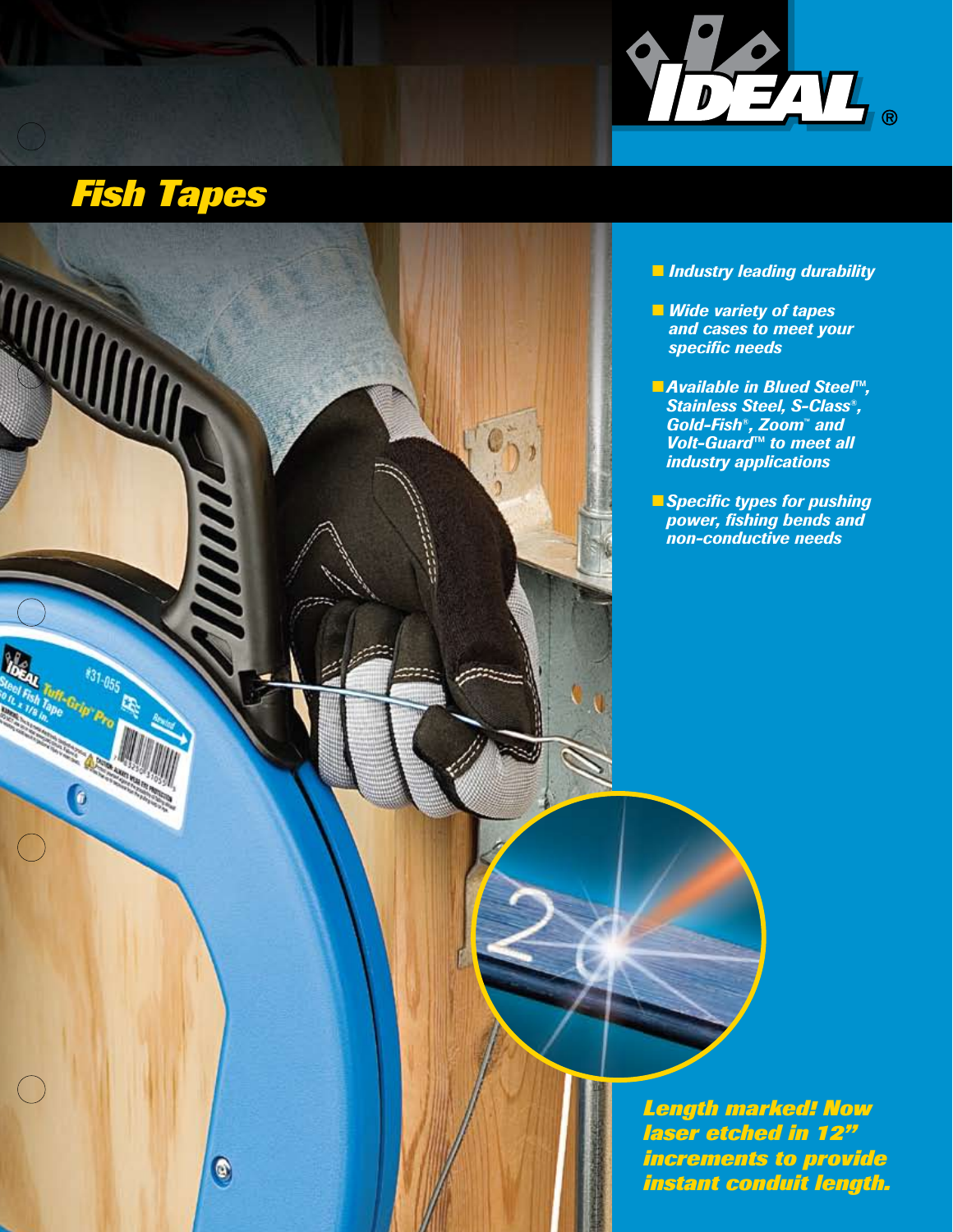

# *Why IDEAL?*



**link and watch our Drop Test video today!**



#### *Kink Resistance Test (Blued Steel™)*

The test was performed by supporting the sample at two points (3.8 in. apart) and then exerting a force centrally between the two points. The maximum force that the wire would exert upon, 1 in. of deflection was recorded.

**Importance:** The better a tape resists kinking the longer it will serve you. Kinked tape is almost impossible to push through conduit. Kink resistance tape makes your job easier.



#### *Ease of Real-Out Test (Blued Steel™)*

This test was performed by connecting a force gage to the hook of the wire and then pulling out the wire at a slow pace for about 10 ft. The fish tape case was held by a person. Three easurements were taken and the average appears.

**Importance:** An easy reel out allows you to finish the job faster without straining your body.



**Importance:** Strong, durable, long lasting

This test was performed by placing each sample of wire on a table such that it was touching two pins that were 3 ft. apart. (A straight edge connected the two pins.) Each sample was pressed toward the straight edge and then slowly released until the wire came to rest at an equilibrium state. The maximum distance from the wire to the straight edge was recorded.

**Importance:** The straighter the steel as it pays out of the fish tape case the further and easier it will push down conduits.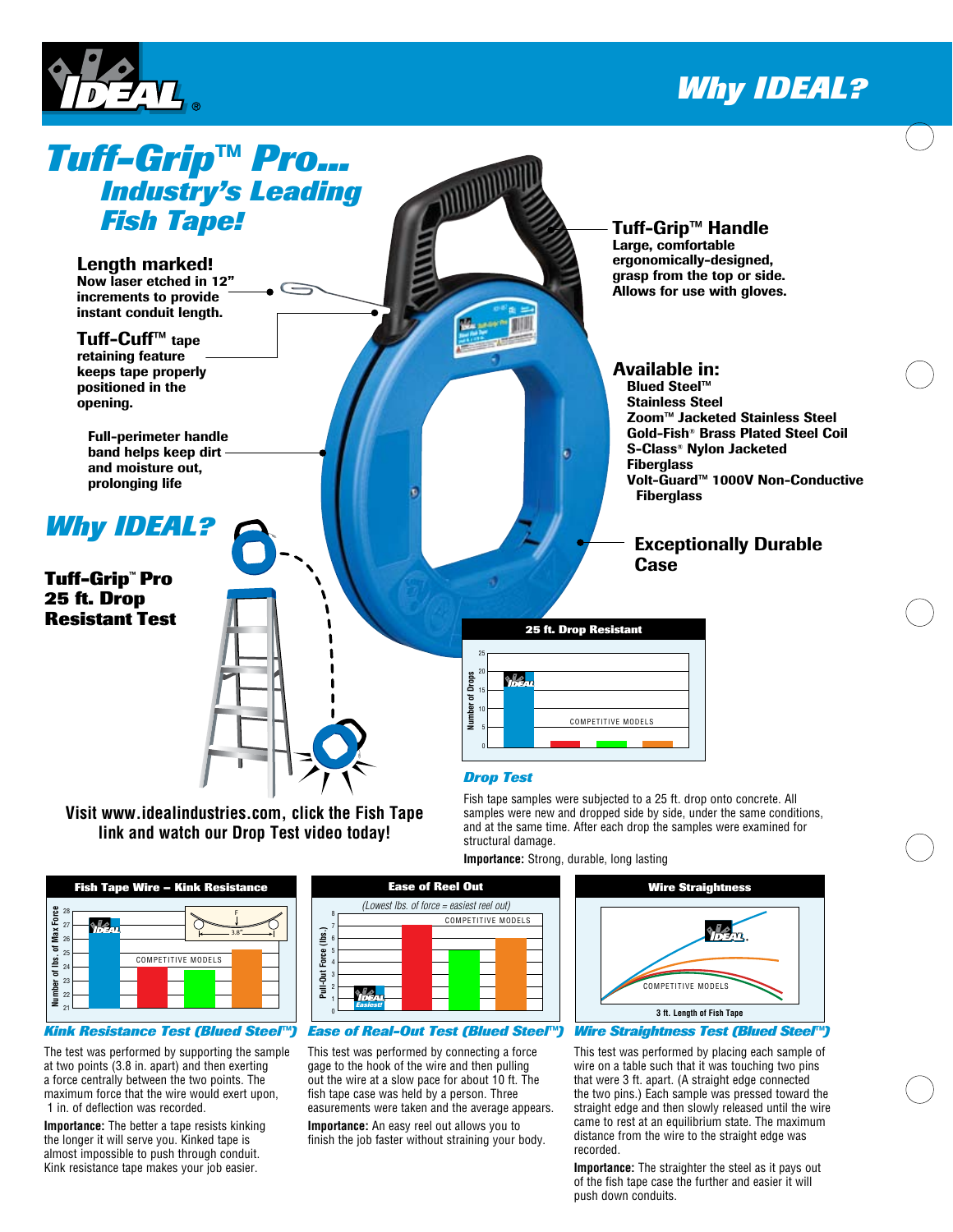# *Fish Tape Cases & Material*

## *Fish Tape Cases and Handles*

#### Tuff-Grip™ Pro

- Tuff-Cuff™ tape retaining feature keeps
- tape properly positioned in the opening ■ Full-perimeter handle band helps keep dirt
- and moisture out.
- Superior pull-out and rewind characteristics ■ Exceptionally durable case and handle



#### Rapid-Pak®

- $\blacksquare$  Inner rotating reel with winding knob retrieves tape faster than traditional fish tapes for increased labor savings
- **n** Funneled tape opening reduces kinking and tape breakage

 $\blacksquare$  Convenient 7 in. size can be stored in tool bag

- **n** Reversible, hinged knob for right or left handed rewinds
- **n** Stationary handle for extra durability

Durable, impact resistant ABS case ■ Easy-to-use thumb-operated rewind **n** Great for datacomm and small-sized

**n** Impact-resistant plastic case

Thumb Winder™

conduit applications

## Pro Handle ™

- New vertical grip allows for faster payout and rewind Ergonomically designed handle puts less strain on
- your wrist
- Large hand opening allows for use with gloves
- Attached to the exceptionally durable Tuff-Grip™ Pro Case
- *\*On select S-Class® and Zoom™ Fish Tape Models.*



## *Fish Tape Materials*

# **Blued Steel™**

- Laser etched in 12" increments to provide instant conduit length
- $\blacksquare$  Unique finish is non-oily and resists rust
- $\blacksquare$  Multiple options in width, length and eyelet for ease of use



- $\blacksquare$  Industry's straightest wire
- $\blacksquare$  Stiffer for long runs
- $\blacksquare$  Highest grade carbon steel
	- $\blacksquare$  Tensile strength 1,600 lbs.

# Gold-Fish<sup>®</sup>

- Brass-plated coiled steel resists rust
- $\blacksquare$  No "memory" hangs straight after being coiled for long periods
- $\blacksquare$  Kink proof
- 

 $\blacksquare$  Smooth nylon jacket provides great handling around bends  $\blacksquare$  Omni-directional pushing

## **Stainless Steel**

- Laser etched in 12" increments to provide instant conduit length
- $\blacksquare$  Won't rust or corrode in damp locations or humid environments
- $\blacksquare$  Super clean finish prevents marks on walls or carpets



- $\blacksquare$  19 strands of stainless steel
- Ultrahard nylon jacket adds slipperiness, protects cables and the user's hands
- $\blacksquare$  Excellent for corrugated plastic conduit
- Fxcellent for multiple bends or wet/corrosive work environment



- $\blacksquare$  Great for wet or corrosive work environment
- Smoother pay-out
- $\blacksquare$  Tensile strength 1,600 lbs.



- 
- radial steel core encased in high molecular density outer jacket.

#### $\blacksquare$  The only one in the industry

# Volt-Guard™

 $\blacksquare$  Non-conductive tape designed for use around live circuits ■ Strong S-Class<sup>®</sup> core for longer life and greater pushing power

**S-Class<sup>™</sup>** 

- Non-conductive to 1000V
- $\blacksquare$  Rectilinear profile for superior pushing power



 $\blacksquare$  Designed for use around live circuits



- - $\blacksquare$  Excellent for multiple bends